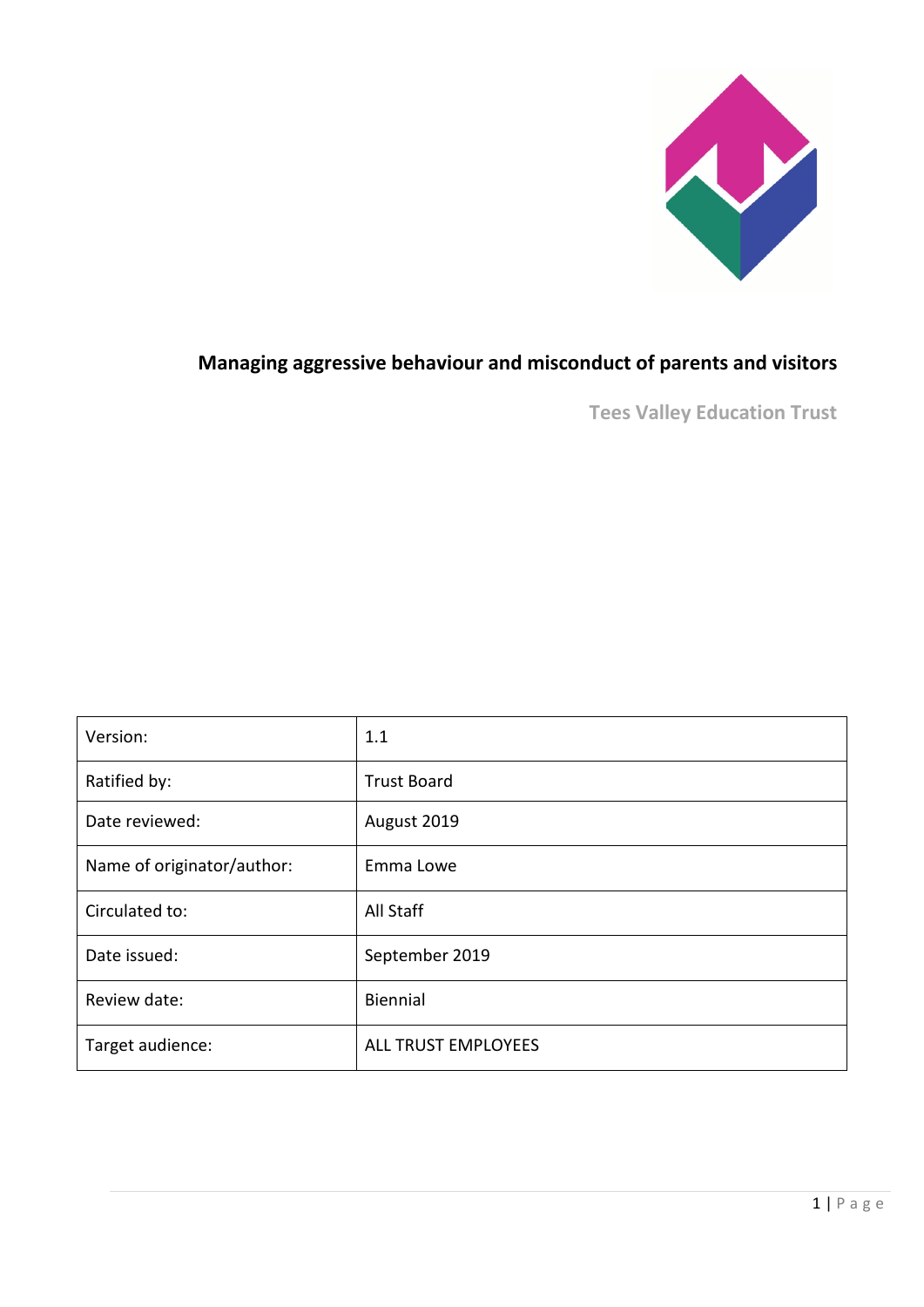| <b>Contents</b>                                                       | Page           |
|-----------------------------------------------------------------------|----------------|
| Introduction                                                          | 3              |
| Rationale, Aims and Expectation                                       | 3              |
| Legal                                                                 | 3              |
| Examples of unacceptable behaviour or conduct                         | 4              |
| <b>Risk assessment</b>                                                | 4              |
| <b>Options for Headteachers</b>                                       | 5              |
| Legal proceedings                                                     | 6              |
| Record keeping and sharing information                                | 6              |
| Inappropriate use of cyber technology and social networking platforms | $\overline{7}$ |
| Responding to incidents                                               | 8              |
| Getting offensive content taken down                                  | 9              |
| Support for employees                                                 | 9              |
| Letters                                                               | 10             |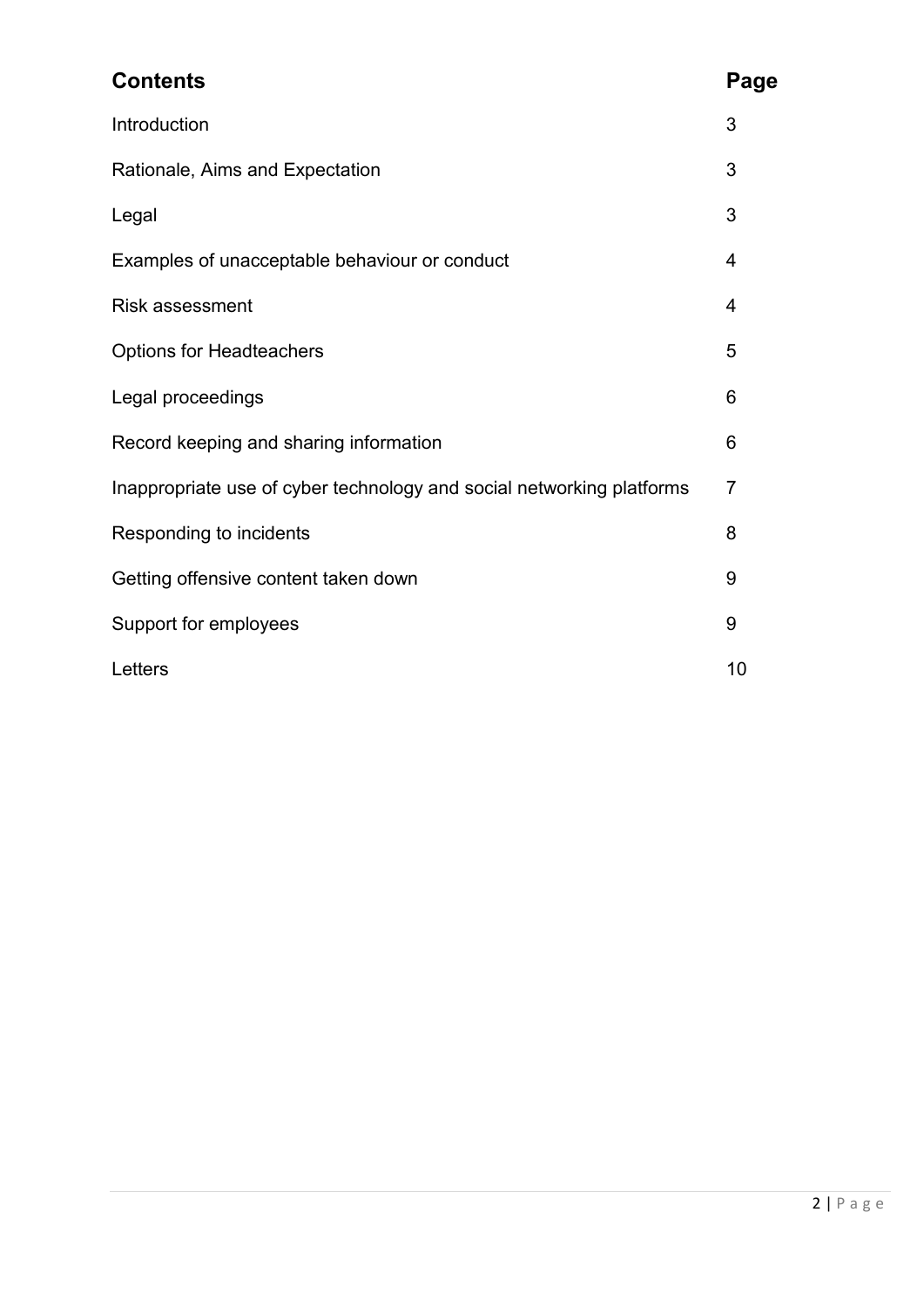### **Introduction**

This policy should be used to assist Headteachers and Trustees in cases where the behaviour of visitors to an academy gives cause for concern. In particular, this policy deals with situations where visitors are being threatening, abusive or aggressive towards other members of the academy community. Such behaviour clearly cannot be tolerated.

Staff and pupils have a right to expect their school to be a safe place in which to work and learn. This document includes advice on a range of possible measures that can be taken to ensure appropriate protection for TVED academies.

The Department for Education advises that schools should have a written policy setting out the behaviour expected of parents/visitors, and the procedures to be followed when a school wishes to restrict a parent's access to the premises. In addition, this policy provides suggestions as to how to deal with difficult or abusive telephone calls and abuse using cyber technology, an increasing area of challenge for schools.

In this policy, the definition in the Education Act 1996 of the word parent is somewhat extended and includes an individual who has care of the child whether or not s/he is the natural parent or has parental responsibility for the child. This includes step parents. Where an individual does not fall within this broad definition, the principles of this guidance should still be applied (but the wording of the model letters should be amended accordingly).

Headteachers are encouraged to make all staff aware of this policy and also to consider it in relation to their school's emergency plan and lock down procedures.

#### **Rationale**

At TVED, we believe staff, children, parents and visitors are entitled to a safe and protective environment in which to learn, work and visit. Behaviour that will cause harassment, alarm or distress to users of the premises is contrary to the aims of the academy.

#### **Aims**

• That all members of the academy community treat each other with respect

#### **Expectation**

• That all adults set a good example to children at all times, teaching them how to respect and get along with all members of the academy and the wider community

• That no members of staff, parents or children are the victims of abusive behaviour or open to threats from other adults on the academy premises, the wider community or online. Incidents of rudeness will be logged with the Head Teacher of each academy.

• Physical attacks and threatening behaviour, abusive or insulting language (verbal or written), to staff, trustees, parents and carers, children and other users of the academy premises will not be tolerated and will result in withdrawal of permission to be on the academy site

• Any parent or visitor who is asked to leave the academy premises will have the right to appeal the decision by writing to the Chair of the Trust Board

#### **Legal**

#### **Persons Causing Nuisance / Disturbance on School Premises - Section 547 of the Education Act 1996**

School premises are private property and parents and visitors have been granted permission from the school to be on school premises. However, in case of abuse or threats to staff, pupils or other parents, school may ban parents from entering school.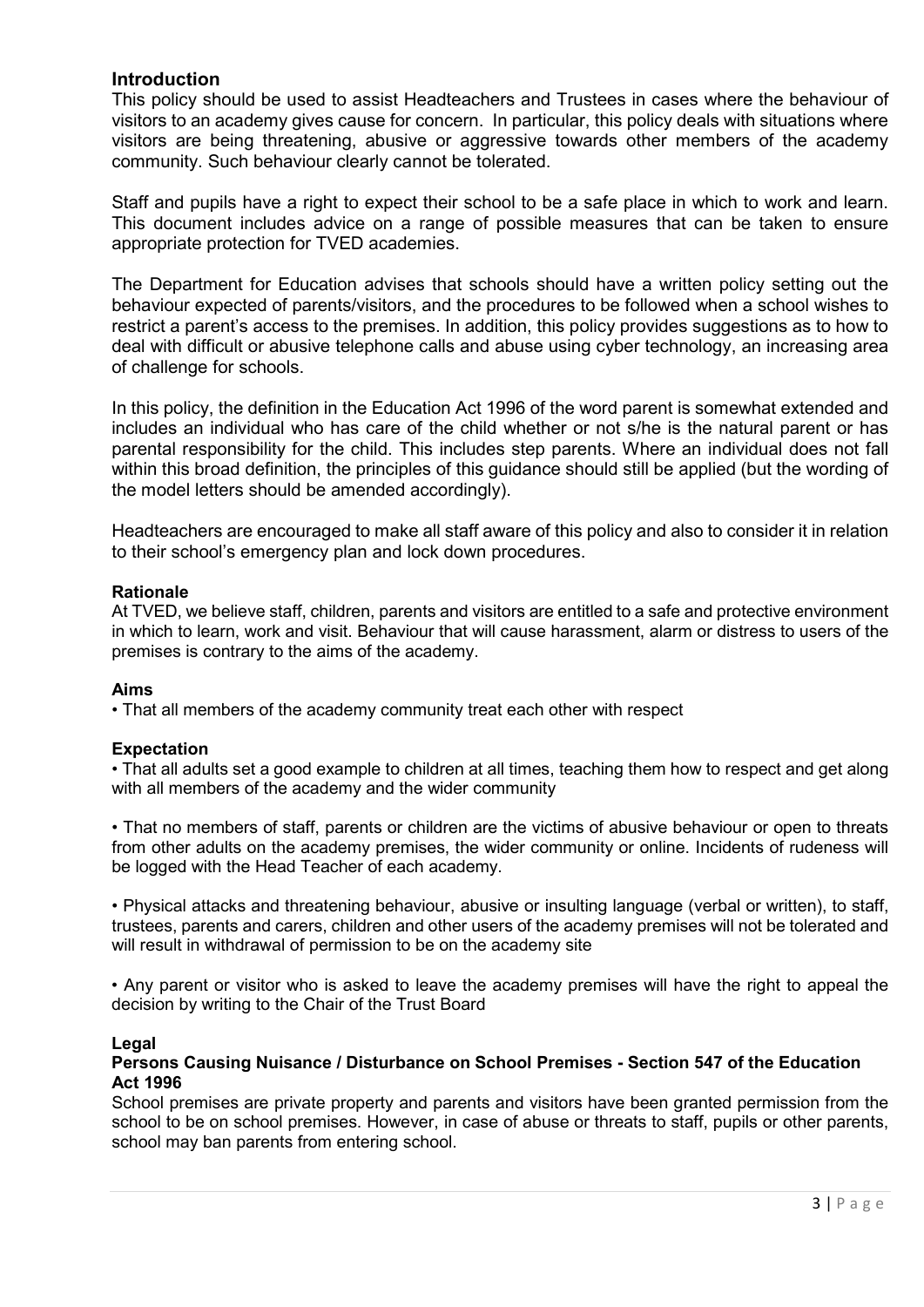It is also an offence under section 547 of the Education Act 1996 for any person (including a parent) to cause a nuisance or disturbance on school premises. The police may be called to assist in removing the person concerned.

School is not responsible for organising arrangements for children in the above circumstances. Parents will need to provide alternative arrangements for bringing children on and off the school site for the duration of the ban.

#### **Examples of unacceptable behaviour or conduct**

Types of behaviour that are considered serious and unacceptable and will not be tolerated towards any member of the school community are:

• Shouting, either in person or over the telephone

• Inappropriate posting on Social Networking sites which could bring the school into disrepute or be deemed as bullying

- Verbal intimidation speaking in an aggressive/threatening tone
- Physically intimidating, e.g. standing very close or making physical threats
- The use of aggressive hand gestures/exaggerated movements and posturing
- Shaking or holding a fist towards another person
- Swearing
- Pushing
- Hitting e.g. slapping, punching or kicking
- Spitting
- Racist or sexist comments including sexual innuendo

• The electronic recording of meetings at the academy without the express permission of all parties.

(information obtained without such permission will not be admissible in any proceedings).

The above is not an exhaustive list but seeks to provide illustrations of such behaviour.

#### **Risk assessment**

In the event of a parent or visitor behaving in an inappropriate way, each situation will need to be considered individually by the Headteacher or a designated member of staff. The following factors should be taken into account as a risk assessment, before deciding on the most appropriate course of action:

- Has the adult been verbally aggressive/threatening/intimidating?
- Has the adult been physically aggressive/threatening/intimidating?
- What evidence is there? What do witnesses say happened?
- Does the adult have a known previous history of aggression/violence? (Information can only be sought from the police when an official complaint has been made).
- Do members of the school staff/community feel intimidated by the adults behaviour?
- Have pupils witnessed aggressive/threatening/intimidating behaviour from the adult?
- Have pupils been approached inappropriately by the adult?
- Has the adult been abusive to school staff, pupils or visitors?
- Has the adult been persistently abusive to school staff, pupils or visitors?
- Was the adult provoked in any way prior to their behaviour, and/or does the adult claim to have been provoked?
- Is there evidence of provocation?
- How frequently have the behaviours occurred?
- Is there a risk (low, medium or high) that the behaviour may be repeated?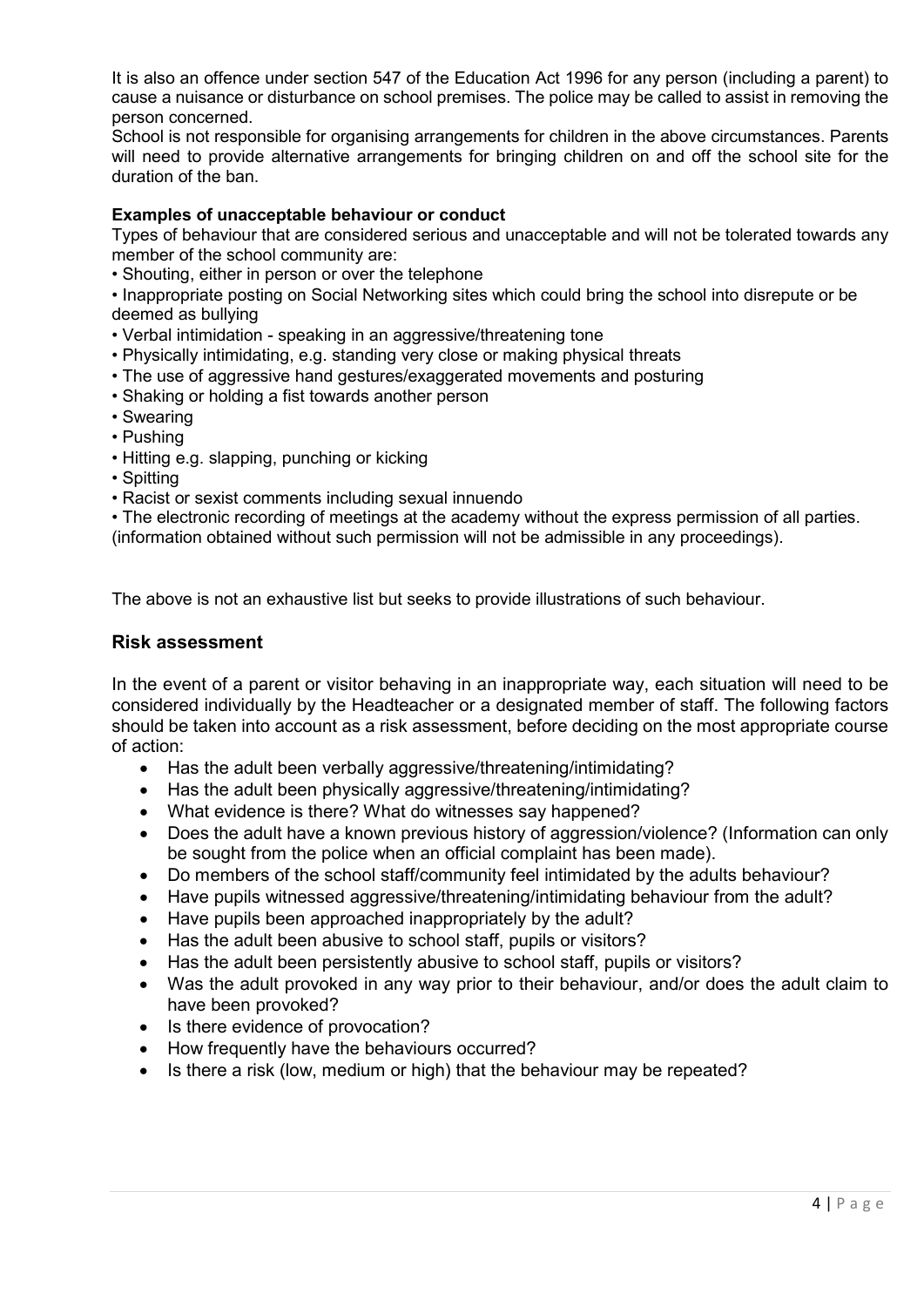## **Options for Headteachers**

After evaluating all available information, and any other relevant factors, there are several actions the Headteacher may wish to take. These can include:

#### **Inviting the adult to a meeting to discuss events**

This could be helpful where a planned and structured meeting has either not been held before or has previously been productive. Skilled facilitators may need to be used. A full restorative meeting may be considered, but if it is not safe to bring all the parties together at a meeting, a restorative process can still take place through the exchange of information. The safety and well-being of those attending such a meeting must be carefully considered. A 'neutral' venue in another setting may also be considered appropriate. It is strongly recommended that members of academy staff should be accompanied by at least one other colleague at any such meeting. Consideration should be given to the seating arrangements, and care taken to ensure exits cannot be blocked by the adult, who could potentially become aggressive. The main points of discussion and any agreed actions should be noted, and a follow-up letter sent to confirm academy expectations and any agreed actions. Some parents may covertly record meetings and then seek to use the information obtained to support their case, and therefore the academy should state explicitly that information obtained without permission will not be permissible. Always recap at the end of the meeting the main points discussed and agreed actions.

#### **Clarifying to the parent what is considered acceptable behaviour by the school**

In some instances it may be appropriate simply to ensure the adults clear about behaviour standards expected by the academy. This could be explained at a meeting, or by letter, however any verbal explanation should be followed by a written confirmation of the discussion and the standards of behaviour outlined.

#### **Forming strategies to manage future situations of potential conflict**

It is sometimes possible to identify situations of potential conflict and to plan for these in a way that minimises potential risks. For example, where a parent persistently engages in arguments with staff in corridors at the beginning or end of the school day, the parent could be informed that any discussions with school staff must be held by prior appointment. Alternatively, the parent may be asked not to approach the class teacher, but should instead arrange to meet the Headteacher (or other member of the senior leadership team), who will deal with their concerns. In more serious cases, a further option may be to advise the parent that in future their concerns should be dealt with by written communication. Any such arrangements should be confirmed in writing to the parent.

#### **Withdrawing permission for the parent to enter the school site and/or buildings**

In more serious cases of actual or threatened aggression/violence, or persistent abuse/intimidation, Headteachers may need to consider whether it is safe for the parent to continue to come onto the school site or enter the buildings. **In such circumstances, it is strongly recommended that Headteachers first consult with Trust Chief Operational Officer and/or CEO.** 

#### **Calling for police assistance**

In an emergency, police assistance should be sought. In cases where a ban is in place but is ignored and the person comes onto the school site, the police should be notified immediately. (Staff will need to be aware of the ban and have agreed procedures in place should the person come onto the school site).

In situations where there is no immediate threat to staff, pupils, other members of the academy community or the property, Headteachers may still wish to make their local community police officer aware of the situation. The police could give consideration to warning the offender of formal action, which may include legal proceedings.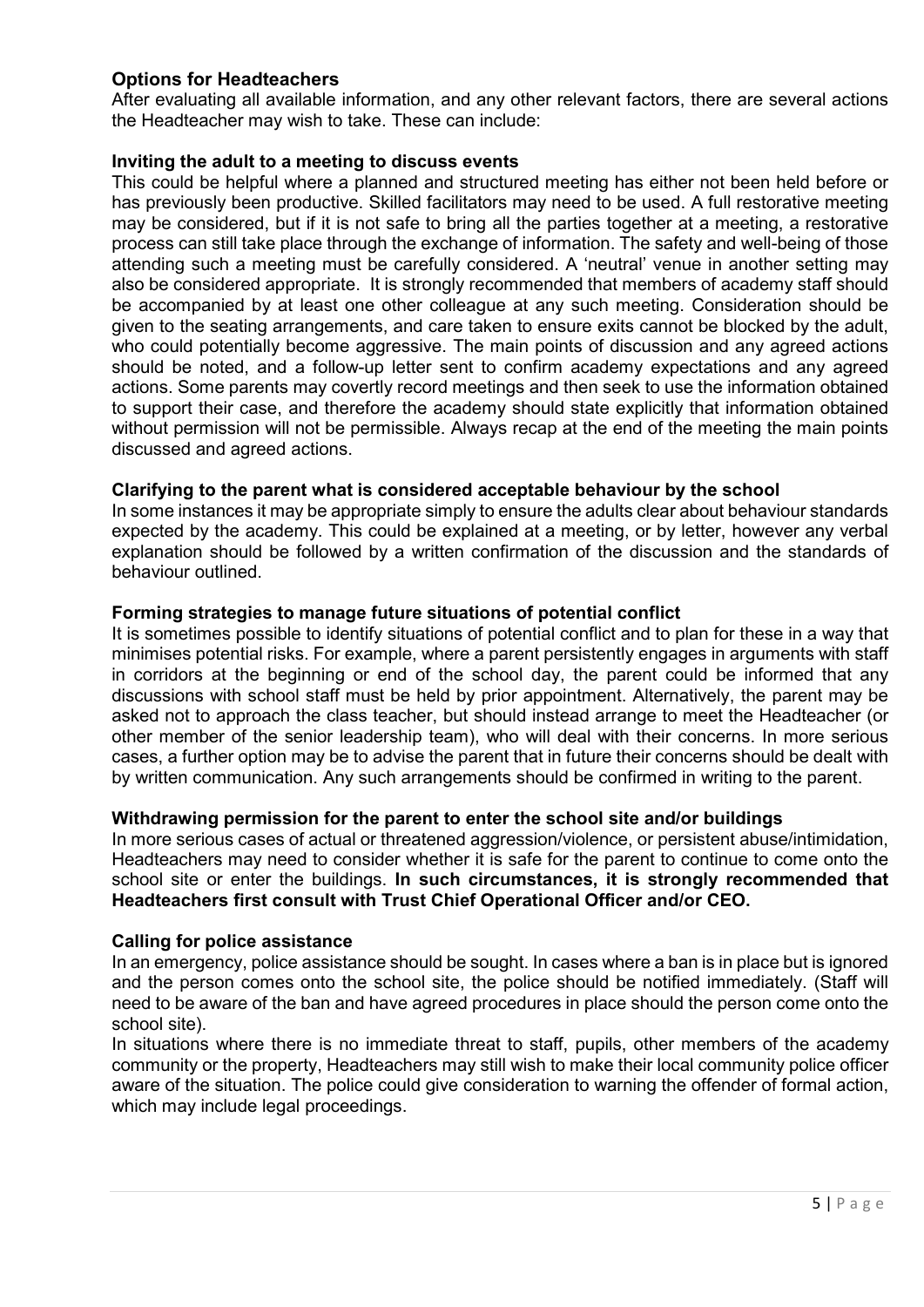## **Legal proceedings**

Where individuals persist in coming onto the school site even when permission to do so has been withdrawn, it is possible for legal proceedings to be pursued. The options include:

#### **Prosecution under section 547 of the Education Act 1996**

This requires substantial evidence to be gathered and presented by the police. Clearly it is not a quick process, and whilst in most cases the threat may prove to be a sufficient deterrent, prosecution can only be seen in the last resort as a punitive measure.

#### **Appropriate behaviour contracts**

These are voluntary agreements made between people involved in anti-social behaviour, and the agency/school concerned. They are flexible in terms of content and format, and can be an effective means of encouraging young adults, children and parents to take responsibility for unacceptable behaviour. The person named does not always agree with the contract, but it can be used as evidence at a later stage for an application for an anti-social behaviour order. Conditions can be put on the contract, eg not to enter academy grounds.

#### **Anti-social behaviour orders (Crime and Disorder Act 1998)**

These are most likely to be used where the offender (aged over 10) has acted in a manner which causes harassment, alarm or distress, and is needed to protect others in the same area from similar behaviour. Anti-social behaviour orders (ASBOs) may be sought by the local authority or the chief officer of police. ASBOs are designed to deal with persistent bad behaviour, and the police will need to show that other options have been tried, or are unsuitable.

#### **Restraining orders (Protection from Harassment Act 1997)**

Section 2 of the Protection from Harassment Act 1997 provides for criminal or civil prosecution, for cases where someone causes alarm or distress to another person on more than two occasions. Section four provides for criminal or civil prosecution where people have been put in fear of violence on at least two occasions. In each case the sanctions include both criminal penalties (fines, imprisonment or community sentences) and a restraining order. These orders are generally quicker and easier to obtain, but are part of a criminal conviction.

### **Prosecution for criminal damage/assault**

Prosecutions for causing deliberate damage or injury may occasionally be the most appropriate course of action. If the police are called, the option to make criminal allegations is readily available, and they may arrest suspected offenders there and then. Official allegations should only be made if there is no intention of later withdrawing the complaint. Criminal proceedings can be initiated at a later date. All possible steps should be taken to prevent the loss of evidence. In particular witnesses should be asked to make a record of exactly what they saw and heard at the earliest opportunity. Legal advice should be sought from Trust Legal team.

Whilst the emphasis will usually be on ensuring safety and security of persons and property, and therefore the injunction route is likely to be the most effective deterrent legal action, it does not necessarily guarantee against the behaviour of the more persistent offender.

### **Record keeping and sharing information**

There should be clear and detailed records of all events which must be kept up to date. Any witness statements (where appropriate) and notes of any subsequent meetings held to discuss the events should also be retained. Notes should be signed and dated and if the adult(s) concerned are linked to children on roll at the academy, then events/incidents should be recorded on CPOMS.

Any physical evidence should be bagged and labelled, and witnesses should be asked to make a record of exactly what they saw and heard at the earliest opportunity.

It is also advisable to ensure that in every case, even where a formal letter is not required, parents receive a written confirmation of the events and the Headteacher's response.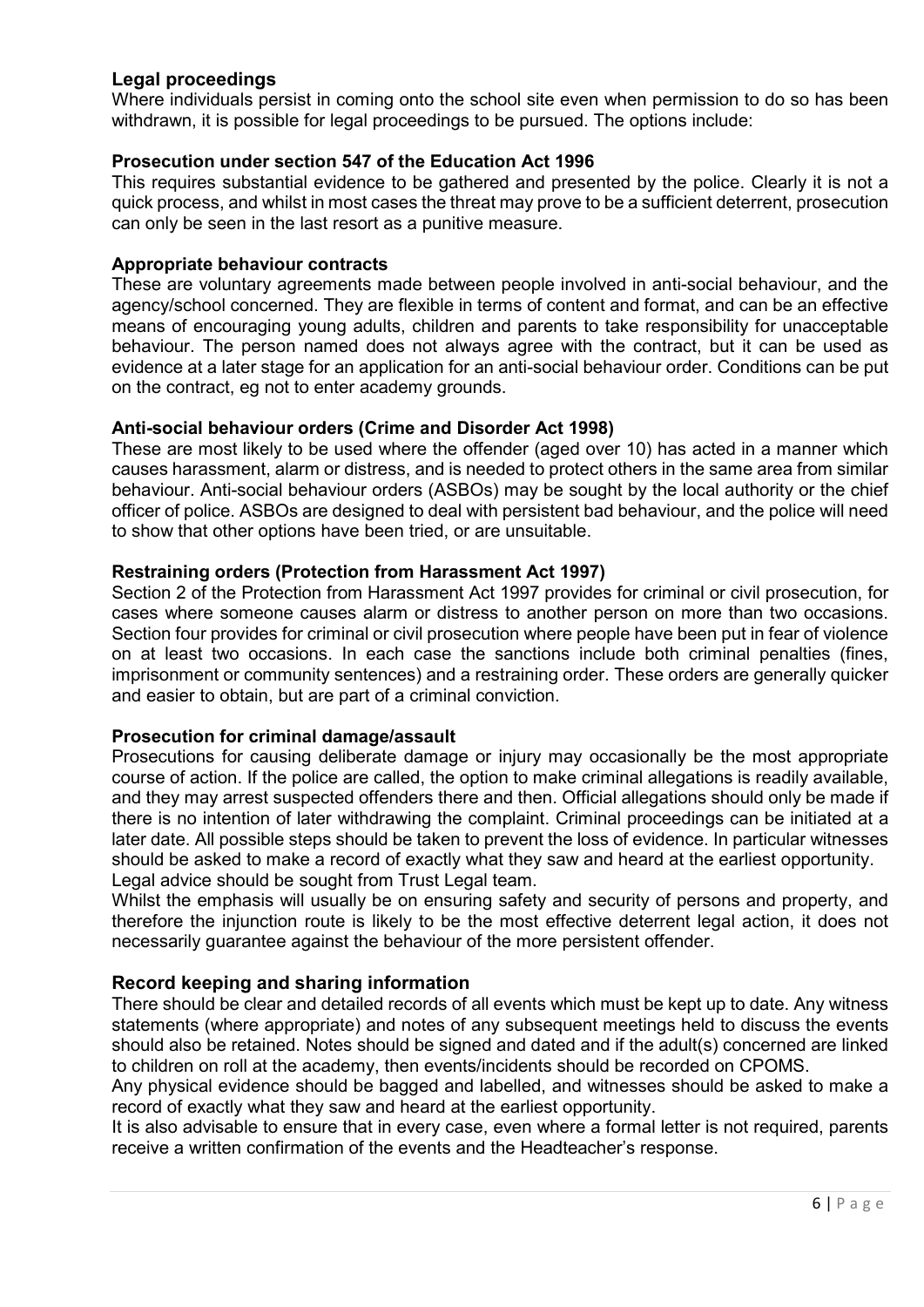If the police are asked to deal with an incident as a criminal investigation, there are a number of actions that may thwart this process. Witness details should not be made known to suspected offenders or their families. Groups of witnesses or suspects should not be left together, or allowed to discuss what happened, before the police interview them. If in doubt always seek the advice of the police officer first.

A record should also be kept on CPOMS and the child(ren)'s SIMS database to make all staff aware of any dangers in approaching the parent in the future, especially if home visits needs to be undertaken.

If the parent/family are known to other professional services, incidents of misconduct on academy premises may also need to be shared with those services, to determine if there are any safeguarding measures which need to be put in place for the protection of its employees.

Depending upon the nature of the alleged misconduct, the Headteacher may also need to make a SAFER referral to the Local Authority, if it is deemed necessary in order to protect the child(ren).

#### **Inappropriate use of cyber technology and social networking platforms**

Academy staff may become targets of cyber abuse/bullying and, like other forms of bullying, it can have a significant impact on their health, well-being and self-confidence. Protecting staff from abuse is best done within a prevention framework, including whole school policies and appropriate practices.

Cyber abuse/bullying may consist of threats, harassment, embarrassment, humiliation, defamation or impersonation. It may take the form of general insults, or prejudice based abuse, e.g. homophobic, sexist, racist or other forms of discrimination. It may involve email, virtual learning environments, chat rooms, websites, social networking sites, mobile and fixed-point phones, digital cameras, games and virtual world sites.

Abuse using cyber technology can occur at any time and incidents can intrude into the victim's private life. The audience for such messages can be very large and can be reached rapidly. The content of electronically forwarded messages is hard to control and the worry of content resurfacing can make it difficult for the victim to move on.

TVED operates a zero tolerance policy towards direct or indirect harassment or assault against any member of staff, pupils or volunteers. This includes the use of social media and other forms of electronic communications to facilitate the act.

Social media websites are being used increasingly to fuel campaigns and complaints against schools, Headteachers, school staff, and in some cases, other parents/pupils.

The Trust considers the use of social media websites being used in this way as unacceptable and not in the best interests of the children or the whole academy community.

Any concerns must be made through the appropriate channels by speaking to the class teacher, Senior Leader, the Headteacher or the Chair of Trustees, so they can be dealt with fairly, appropriately and effectively for all concerned.

In the event that any pupil or parent/carer of a child/ren being educated at any TVED Academies is found to be posting libellous or defamatory comments on Facebook, or other social network sites, they will be reported to the appropriate 'report abuse' section of the network site. All social network sites have clear rules about the content which can be posted on the site and they provide robust mechanisms to report contact or activity which breaches this. The academy will also expect that any parent/carer or pupil removes such comments immediately.

In serious cases the academy will also consider its legal options to deal with any such misuse of social networking and other sites. Additionally, and perhaps more importantly, is the issue of cyber bullying and the use by one child or a parent to publicly humiliate another by inappropriate social network entry. TVED will take and deal with this as a serious incident of bullying.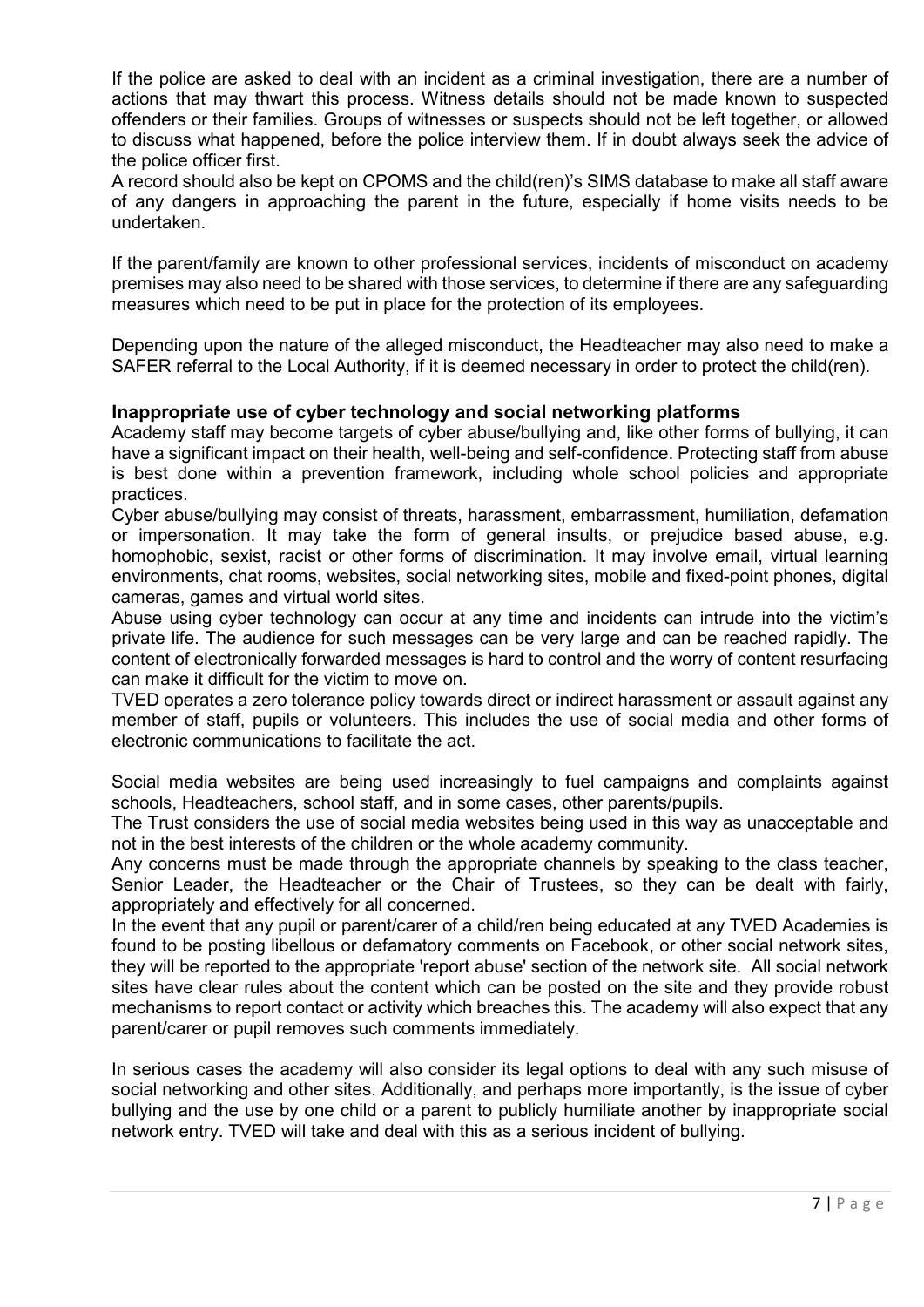## **Cyberbullying and the law**

While there is not a specific criminal offence called cyberbullying, activities can be criminal offences under a range of different laws, including:

- The Protection from Harassment Act 1997
- The Malicious Communications Act 1988
- Criminal Justice and Public Order Act 1994
- Section 127 of the Communications Act 2003
- Public Order Act 1986
- The Defamation Acts 1952 and 1996

It is the duty of every employer to ensure, so far as reasonably practicable, the health, safety and welfare at work of all employees. Incidents that are related to employment, even those taking place outside the hours or place of work may fall under the responsibility of the employer.

### **Effectively tackling abuse using cyber technology**

The Academy behaviour policy and procedures should explicitly refer to and outline how the academy will deal with cyber abuse/ bullying of both staff and pupils. They should include:

- rules on the use of equipment, software and network access provided by the academy.
- Staff being aware of the TVED acceptable use policy
- the use of staff and pupil owned equipment and internet access routes, where they are used on school premises and within school hours, eg mobile phones, digital cameras and laptops
- acceptable behaviour including behaviour outside of school e.g. use of social networking services and other sites, with regard to harming others and bringing the academy or Trust into disrepute.

#### **Responding to incidents**

- Staff should never retaliate i.e. personally engage with cyberbullying incidents.
- Keep any records of abuse texts, emails, voice mails, or instant messages. Take screen prints of messages or web pages. Record the time, date and address of the site.
- Inform the appropriate person e.g. Headteacher, or Deputy Head at the earliest opportunity.
- Where the perpetrator is known to be a current pupil or member of staff, this should be dealt with through the academy's own behaviour management / disciplinary procedures.
- Monitoring and confiscation must be appropriate and proportionate parents, employees and learners should be made aware in advance of any monitoring (for example, of email or internet use) or the circumstances under which confiscation might take place.
- A designated member of the leadership team should contact the police where it appears that a law has been broken – for example, where death threats, assault, or racially motivated criminal offences are involved. Where a potential criminal offence has been identified, the school should ensure that any internal investigation does not interfere with police inquiries. Academy staff are able to report incidents directly to the police.
- If a potential criminal offence has been committed and the school is not able to identify the perpetrator, the police may issue a Regulation of Investigatory Powers Act 2000 (RIPA) request to a service provider, enabling them to disclose the data about a message or the person sending it.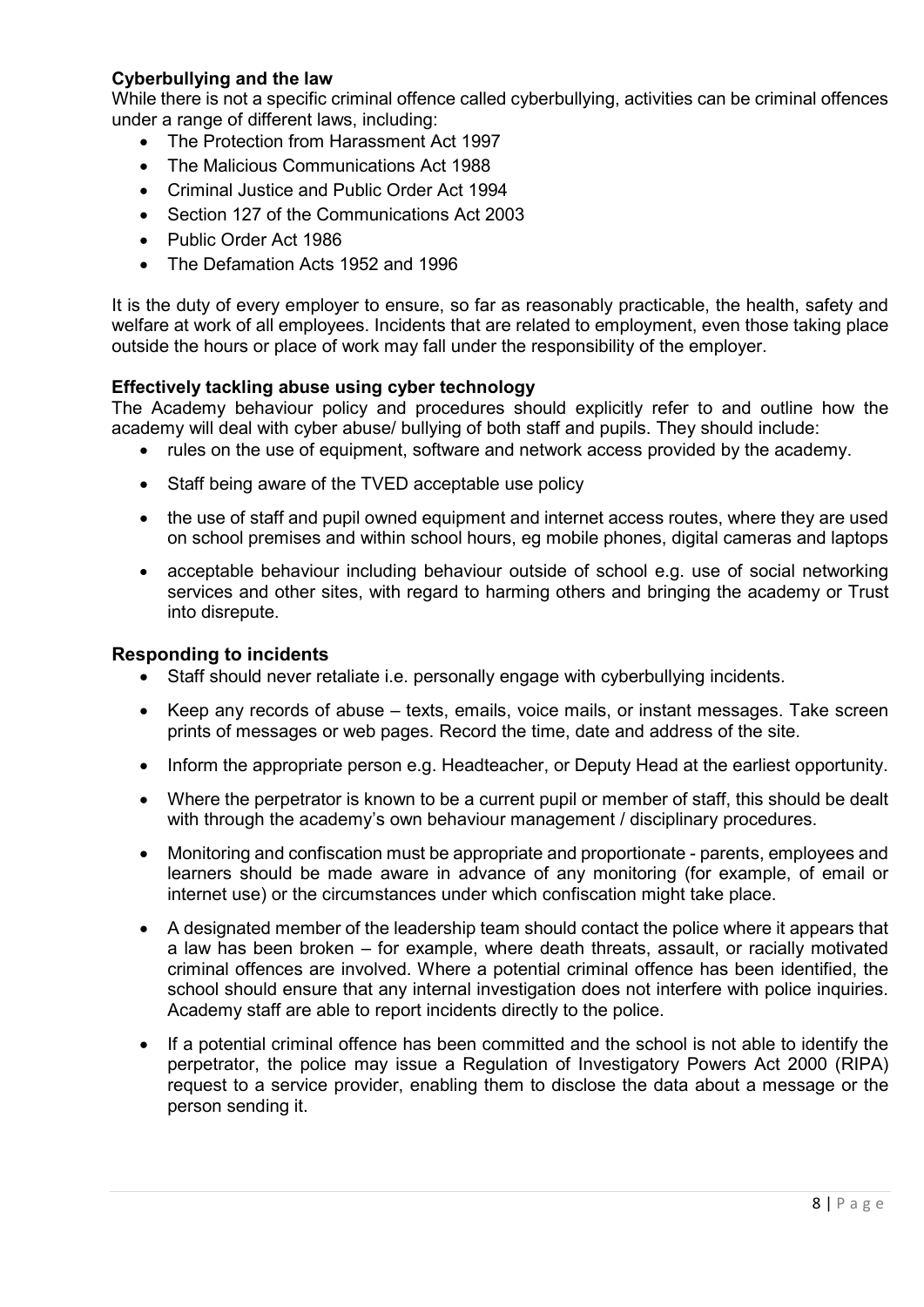## **Getting offensive content taken down**

Where online content is upsetting / inappropriate and the person(s) responsible for posting is known, the quickest way to get material taken down is likely to be to ensure that the person who posted it understands why the material is unacceptable, and to request that they remove it.

If the person responsible has not been identified, or will not take the material down, the academy will need to contact the host (i.e. the social networking site) to make a request to get the content taken down. The material posted may breach the service provider's terms and conditions of use and can then be removed.

It is important to be clear about where the content is – for example by taking a screen capture of the material that includes the URL or web address. If you are requesting they take down material that is not illegal, be clear how it contravenes the site's terms and conditions.

In cases of actual/suspected illegal content, the academy should always contact the police.

### **Support for employees**

If a member of staff is subjected to serious physical and/or verbal abuse there are a variety of sources of potential support available to them. In the first instance, staff are encouraged to speak with the Headteacher and discuss their concerns.

The Trust has an employee assistance service, where staff can obtain confidential specialist support by calling the helpline (see Academy Business Manager for contact). The helpline is available 24 hours a day, 365 days a year and can be called as often as needed.

The staff associations/trade unions may also be a source of assistance.

The Department for Education advises that schools should have a written policy setting out the behaviour expected of parents/visitors on the premises and the procedures that will be followed when the school wishes to restrict a parent's access to school premises.

Displayed prominently in each TVED academy front office is a sign stating:

# **Tees Valley Education employees are here to help but also have the right to be treated with respect.**

# **Violence, abuse and threatening behaviour against academy staff or other members of the academy community will not be tolerated.**

**The Trust will take appropriate action against anyone who verbally abuses, threatens or commits violence to any of its staff.**